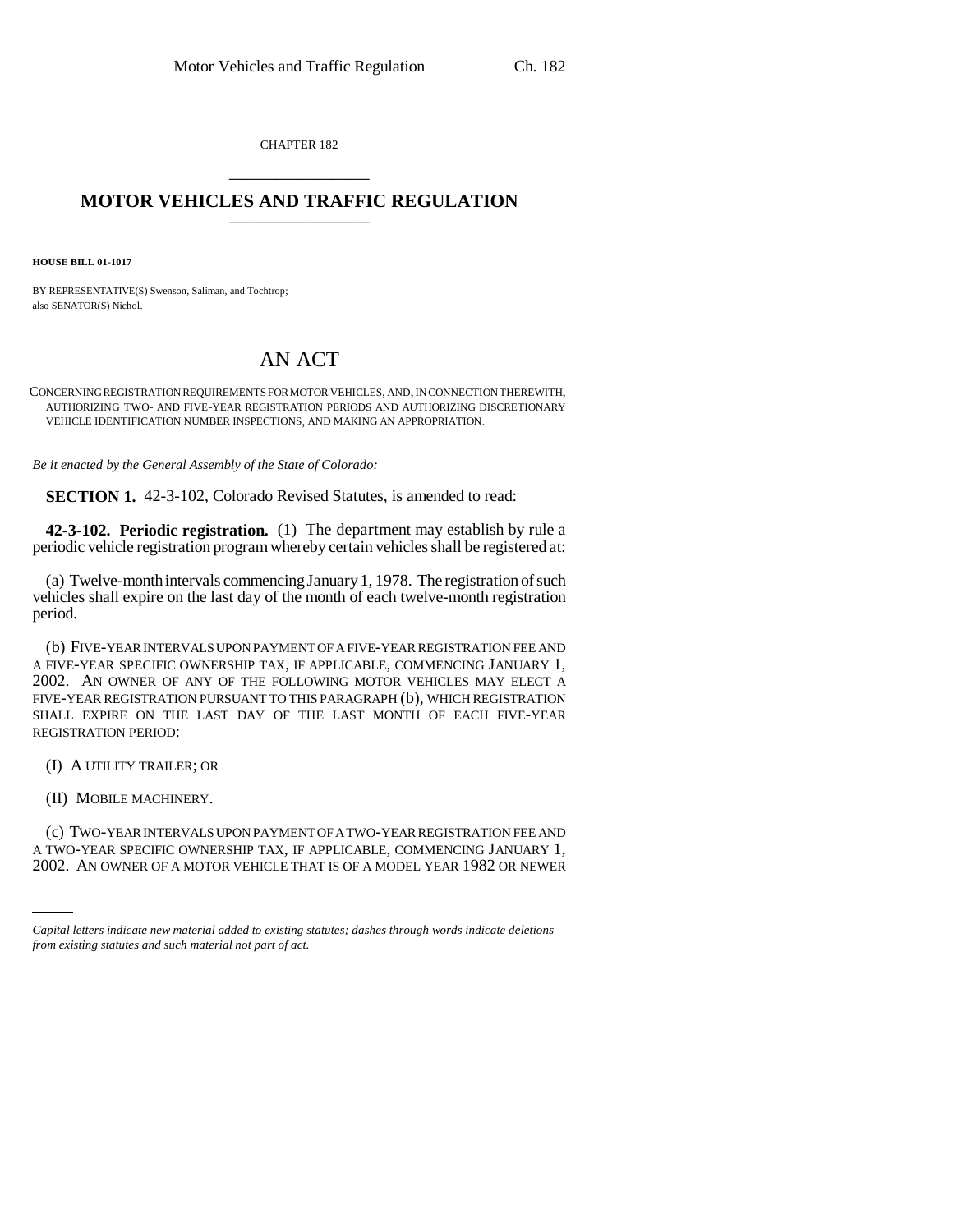Ch. 182 Motor Vehicles and Traffic Regulation

AND THAT IS NOT A MOTORCYCLE MAY ELECT A TWO-YEAR REGISTRATION PURSUANT TO THIS PARAGRAPH (c), WHICH REGISTRATION SHALL EXPIRE ON THE LAST DAY OF THE LAST MONTH OF EACH TWO-YEAR REGISTRATION PERIOD.

**SECTION 2.** 42-5-202, Colorado Revised Statutes, is amended BY THE ADDITION OF A NEW SUBSECTION to read:

**42-5-202. Vehicle identification number inspection.** (2.5) THE DEPARTMENT IS AUTHORIZED TO PERFORM A VEHICLE IDENTIFICATION NUMBER INSPECTION ON ANY MOTOR VEHICLE SUBJECT TO THIS ARTICLE THAT THE DEPARTMENT DETERMINES IS NECESSARY OR CONVENIENT IN CARRYING OUT ITS DUTIES PURSUANT TO THIS ARTICLE AND TO CHARGE AND RECEIVE AN INSPECTION FEE PURSUANT TO SECTION 42-5-204 FOR SUCH INSPECTION.

**SECTION 3.** 42-3-105 (1) (b), Colorado Revised Statutes, is amended to read:

**42-3-105. Application for registration - tax - repeal.** (1) (b) The department shall by regulation MAY require those vehicle-related entities specified by regulation to verify information concerning any vehicle through the physical inspection of such vehicle. The information required to be verified by such a physical inspection shall include, but shall not be limited to, the vehicle identification number or numbers, the make of vehicle, the vehicle model, the type of vehicle, the year of manufacture of such vehicle, the primary body color of such vehicle, the type of fuel used by such vehicle, the odometer reading of such vehicle, and such other information as may be required by the department. For the purposes of this paragraph (b), "vehicle-related entity" means any county clerk and recorder or designated employee of such county clerk and recorder, any Colorado law enforcement officer, any licensed Colorado dealer, any licensed inspection and readjustment station, or any licensed diesel inspection station.

**SECTION 4.** 42-6-107 (1) (b), Colorado Revised Statutes, is amended to read:

**42-6-107. Certificates of title - contents.** (1) (b) The department shall by regulation MAY require those vehicle-related entities specified by regulation to verify information concerning any vehicle through the physical inspection of such vehicle. The information required to be verified by such a physical inspection shall include, but shall not be limited to, the vehicle identification number or numbers, the make of vehicle, the vehicle model, the type of vehicle, the year of manufacture of such vehicle, the type of fuel used by such vehicle, the odometer reading of such vehicle, and such other information as may be required by the department. For the purposes of this paragraph (b), "vehicle-related entity" means any county clerk and recorder or designated employee of such county clerk and recorder, any Colorado law enforcement officer, any licensed Colorado dealer, any licensed inspection and readjustment station, or any licensed diesel inspection station.

**SECTION 5. Appropriation.** In addition to any other appropriation, there is hereby appropriated, out of any moneys in the distributive data processing account not otherwise appropriated, to the department of revenue, for the fiscal year beginning July 1, 2001, the sum of one hundred two thousand five hundred twenty-seven dollars (\$102,527) and 1.3 FTE, or so much thereof as may be necessary, for the implementation of this act.